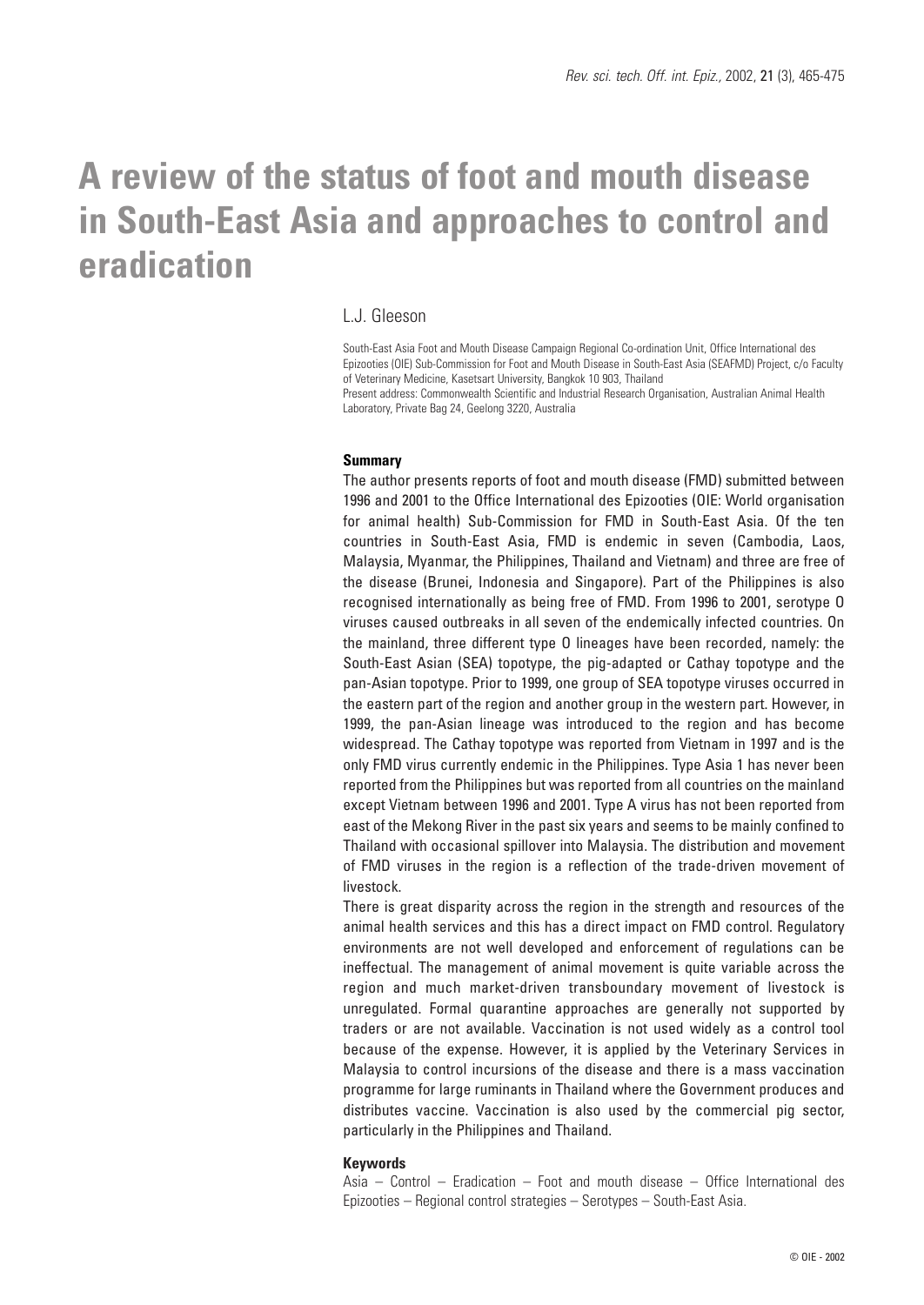### Introduction

For the purpose of this review, South-East Asia comprises the countries that constitute the regional political grouping known as ASEAN (Association of South-East Asian Nations). Foot and mouth disease (FMD) is endemic in seven ASEAN countries, namely: Cambodia, Laos, Malaysia, Myanmar, the Philippines, Thailand and Vietnam. Brunei, Indonesia and Singapore are free from FMD. There is an extensive FMD-free zone in the Philippines, recognised by the Office International des Epizooties (OIE: World organisation for animal health), and east Malaysia, contiguous with the Indonesian territory of Kalimantan, has been traditionally regarded as free from the disease.

In 1990, a regional meeting co-ordinated by the OIE examined the impact of important livestock diseases and recommended that a regionally co-ordinated effort was required to control FMD, the highest priority disease identified by the meeting (1). A working group was established and met from 1991 to 1994, when the OIE officially endorsed the creation of the OIE Sub-Commission for Foot and Mouth Disease in South-East Asia (SEAFMD). The Sub-Commission endorsed a plan for FMD control and the OIE sought international support for an initial period of three to five years. In the plan, the activities to control FMD in South-East Asia (SEAFMD campaign) were to be coordinated by a regional co-ordination unit (RCU). The Governments of Switzerland, Australia and Japan provided external support that extended from 1997 to 2001 for the activities of the Sub-Commission and the RCU, and the RCU commenced operation in September 1997. The Government of Australia has funded a further three-year phase of the SEAFMD programme, from 2001 to 2004, with limited support from the Government of Japan, while the Government of Thailand continues to host the operations of the RCU. Initially, the seven member countries of SEAFMD were those listed above with endemic FMD. Indonesia, which is free from FMD, requested membership of the Sub-Commission and joined in 2000.

Other international organisations and funding agencies have also conducted projects that have had direct or indirect impacts on the SEAFMD programme. The Food and Agriculture Organization (FAO) managed an Australian Governmentfunded FMD control project in the Philippines that aimed at preventing the severe epidemic of 1995 from spreading from Luzon to the islands in the south. The project was able to achieve this objective as well as develop better control programmes for FMD on Luzon. The FAO has also supported technical co-operation projects related to FMD in a number of SEAFMD countries, and will soon commence another regional FMD project involving the People's Republic of China, Laos, Myanmar, Vietnam and Thailand. The joint division of the FAO and the International Atomic Energy Agency (IAEA) has provided technical support for national FMD laboratories to establish enzyme-linked immunosorbent assay (ELISA)-based

diagnostic tests, and continues to provide support to a number of laboratories in the region through projects on FMD nonstructural protein ELISAs and laboratory quality control. The European Union supports projects aimed at strengthening the animal health services of Laos and Vietnam, and these projects have an indirect impact on SEAFMD through project components concerned with disease control regulation, disease information management, training and animal health extension. The Australian Centre for International Agricultural Research has supported research and technology transfer in the areas of FMD diagnosis, epidemiology and disease surveillance and information management methodologies in both Thailand and Laos. All these activities have contributed or continue to contribute to the overall regional effort to control FMD.

The major thrust of the SEAFMD programme between 2002 and 2004 will be to establish an FMD control zone on the Malaysia-Thailand-Myanmar peninsula. Establishment of this zone will provide a blueprint for FMD control in the region and a platform to extend the disease-free area to other parts of the region. The plan is that by the end of this threeyear phase, the programme will be assumed under the jurisdiction of ASEAN. This will be vital for the long-term sustainability of SEAFMD. Other main areas of activity will be concerned with strengthening animal movement management, communications and public awareness about the programme.

## Overview of the status of foot and mouth disease in South-East Asia

The sources of information about FMD in the region are the annual reports of the member countries to the FMD Sub-Commission meetings and of the national animal health services to the OIE. Since 1997, the SEAFMD programme has undertaken a monthly FMD reporting system among the members and this is also a source of data. The World Reference Laboratory (WRL) for FMD in Pirbright in the United Kingdom (UK) provides information on the genetic relationships between field isolates submitted from member countries. There are a limited number of scientific publications on FMD epidemiology in South-East Asia, with most of the work arising from studies conducted in Thailand (2, 3, 4, 5).

The quality of the surveillance data available from the region varies and this is a reflection of the differing strengths of the animal health services and the respective surveillance networks. In the first phase of the SEAFMD campaign, emphasis was placed on strengthening national FMD surveillance activities, but at this point, the reports of FMD outbreaks are not truly indicative of disease incidence. However, the epidemiological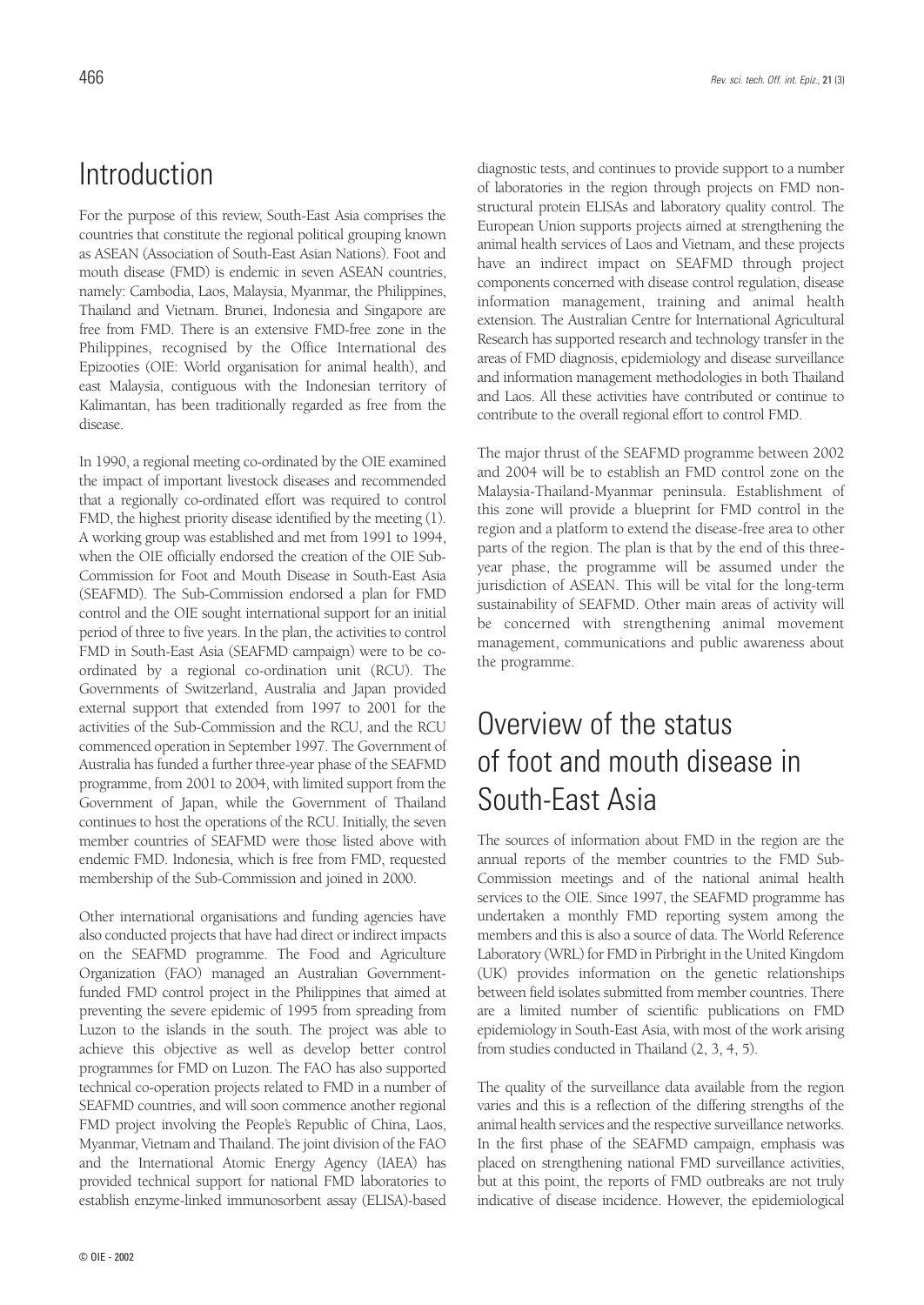information gathered about the viruses in circulation provides a useful picture of the field situation.

In general terms, O, A and Asia 1 are the only three serotypes endemic in the region. Type C was endemic in the Philippines but has not been detected in the country since September 1995. At present, there are at least two distinct topotypes of serotype O present in mainland countries, these being the pan-Asian topotype and the pig-adapted strain (or Cathay topotype). The Cathay topotype is present in the Philippines but no type O strains have been detected in large ruminants for more than ten years. However, among the mainland SEAFMD countries, the Cathay topotype has so far only been identified in Vietnam. The pan-Asian topotype is now the dominant type O virus circulating on the mainland and it may have completely displaced the South-East Asian topotype in the ruminant population. There is a distinct South-East Asian topotype of serotype A, which might have some historical relationship with the  $A_{22}$  strains from the Middle East. Type A viruses have not been reported east of the Mekong River for some years and it is probably reasonable to suggest that they may have disappeared from the countries of Indochina (Laos, Cambodia and Vietnam). However, lack of serotyping data from Cambodia in recent years is the weakest point of this assertion. Type A virus has not been detected in the Philippines for more than ten years. Asia 1 viruses circulate across the entire mainland, although recently Asia 1 has not been reported from Indochina. Type Asia 1 viruses have never been reported from the Philippines. Some specific details of the FMD situation in SEAFMD member countries are outlined below. Numbers of outbreaks and the serotypes involved in these countries are summarised in Table I.

## Foot and mouth disease status of member countries of the Sub-Commission for foot and mouth disease in South-East Asia

#### **Cambodia**

The principal FMD-susceptible species in Cambodia are cattle, buffalo and pigs. Most pigs are located in village production systems and may be housed in simple pens or run free in the village. Depending on the time of year and other market factors, pigs may enter Cambodia from Vietnam or Thailand. Sometimes pigs move from Cambodia to southern Vietnam. Swill-feeding is not commonly practised in Cambodia. Cattle and buffalo form an integral part of the rice production system in Cambodia and cattle are an important source of draught power when carts are used to transport commodities. Cattle production is significant in the north-east of Cambodia and animals must move on the hoof from this part to markets either in Phnom Penh or towards Thailand. During the wet season in Cambodia, large parts of the country are inundated, resulting in a significant increase in stocking density in higher areas of the flood plain, and probably exacerbated stress levels in livestock.

Over the last ten years, outbreaks due to serotypes O and Asia 1 have been reported, but none has been caused by serotype A. Data from the WRL indicates that in the last four years, two distinct strains of serotype O have been present. The earlier strain that belonged to the South-East Asian topotype was

#### **Table I**

**Official foot and mouth disease status of member countries of the Sub-Commission for Foot and Mouth Disease in South-East Asia (SEAFMD), 1996-2001 (a)**

| <b>Country</b> | <b>Outbreaks</b> | 1996         | 1997           | 1998         | 1999         | 2000        | 2001             |
|----------------|------------------|--------------|----------------|--------------|--------------|-------------|------------------|
| Cambodia       | Serotypes        | Unknown      | 0, Asia 1      | Unknown      | 0            | $\mathbf 0$ | Unknown          |
|                | Total            | 17           | 9              | $2^{(b)}$    | 28           | 32          | 3 <sup>(c)</sup> |
| Laos           | Serotypes        | Unknown      | Asia 1         | 0, Asia 1    | 0, Asia 1    | 0           | 0, Asia 1        |
|                | Total            | 7            | 4              | 8            | 37           | 140         | 64               |
| Malaysia       | Serotypes        | 0, A, Asia 1 | 0, A, Asia 1   | A            | 0, Asia 1    | $\mathbf 0$ | $\mathbf 0$      |
|                | Total            | 10           | 39             | 10           | 10           | 3           | 14               |
| Myanmar        | Serotypes        | 0, Asia 1    | 0, Asia 1      | 0, Asia 1    | 0, A, Asia 1 | 0, Asia 1   | 0, Asia 1        |
|                | Total            | 15           | 10             | 10           | 24           | 11          | 28               |
| Philippines    | Serotypes        | 0            | $\overline{0}$ | $\Omega$     | $\Omega$     | $\mathbf 0$ | $\overline{0}$   |
|                | Total            | 388          | 421            | 269          | 340          | 328         | 221              |
| Thailand       | Serotypes        | 0, Asia 1    | 0, A, Asia 1   | 0, A, Asia 1 | 0, A         | 0, A        | 0, A, Asia 1     |
|                | Total            | 21           | 15             | 32           | 48           | 103         | 160              |
| Vietnam        | Serotypes        | 0            | $\overline{0}$ | $\Omega$     | $\Omega$     | $\mathbf 0$ | $\overline{0}$   |
|                | Total            | 28           | 17             | 23           | 47           | 23          | 13               |

(a) Based on reports to the Office International des Epizooties Sub-Commission for Foot and Mouth Disease in South-East Asia

(b) Reports received for two months only

(c) Reports received for one month only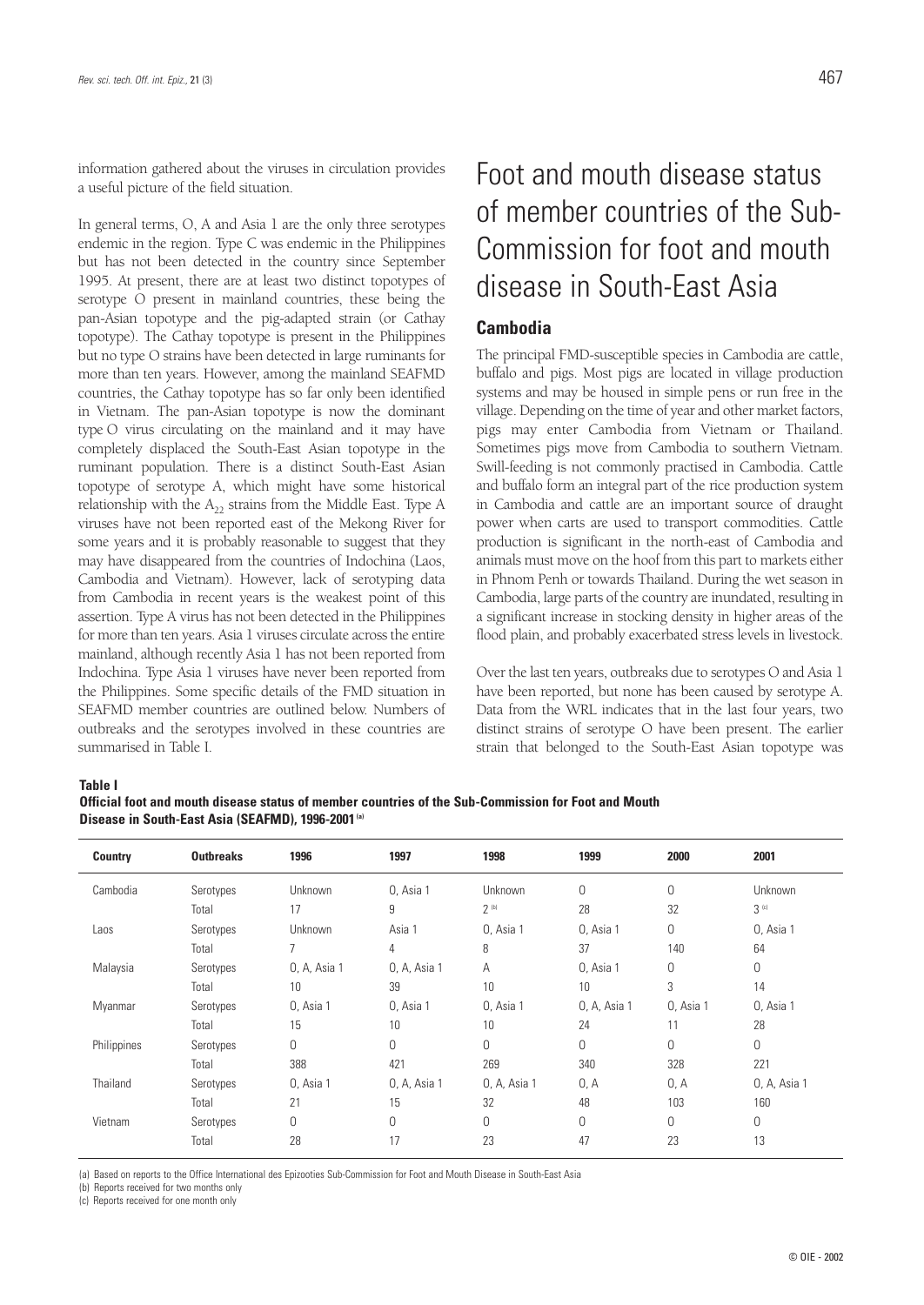replaced in 2000 by the pan-Asian topotype that was probably introduced from Vietnam. Overall reporting, laboratory diagnosis and use of reference laboratories have been variable from Cambodia.

The principal risk factors for outbreaks in Cambodia have not been formally established, but limited experience and anecdotal evidence suggest that movement or sale of infected animals is very important. Cattle and buffalo tend to aggregate, mix and disperse in certain locations at different times of the year, but there is no systematic study to date of the role this plays in generating and disseminating outbreaks of FMD. Vaccination rates in cattle, buffalo and pigs are very low at present.

#### **Laos**

Laos is very mountainous with a relatively small ruminant population and no intensive pig industry. Large ruminants are scattered throughout the three main agri-ecological systems in Laos. In the lowland areas, animals are raised in association with the dominant, wetland, rice production system, where they provide essential draught power, manure and a means of recycling rice stubble. These animals are generally kept within the village surrounds, although in some places, they may leave the village to roam in the nearby jungle for part of the year. In the uplands, large ruminants are relatively uncontrolled, although in some areas where there are highland pastures, cattle are raised and kept in small herds. There are no commercial pig farms in Laos, and sheep and goat populations are small.

Only types Asia 1 and O have been detected in field outbreaks in the last ten years, although recent serological data suggested that there is some localised circulation of serotype A in a remote area (S.D. Blacksell, unpublished findings). There has been no formal study of the risk factors for FMD outbreaks in Laos, although animal health authorities consider trading practices important in the spread of disease. Apparently, traders commonly purchase sick animals for lower prices in outbreak areas and then transport them to other areas for slaughter, thus spreading the disease. Laos is also the pathway for the movement of suckling pigs and large ruminants from Vietnam to Thailand, of large ruminants from Cambodia to Thailand (through the south of Laos), and from the People's Republic of China to Thailand (through north-west Laos). These movements were important to the recent regional epidemiology of FMD, as the pan-Asian strain has been introduced to Thailand along all three routes.

#### **Malaysia**

There are two principal production systems for large ruminants in Malaysia. Cattle and buffalo are kept by smallholder farmers in association with rice paddy production and large herds of cattle are kept in association with rubber and oil palm plantations. Export-focused commercial pig production was an important impetus for FMD control before the occurrence of Nipah virus in this sector. In some parts of Malaysia, there are

significant numbers of goats. Malaysia is dependent on imports of live cattle and frozen beef to meet domestic demand for red meat.

Risk factors for outbreaks have not been formally studied, but most of the problems with FMD outbreaks in Malaysia are associated with both legal and illegal introductions of livestock from regional sources. Serological surveys of animals imported from Myanmar showed that up to 70% demonstrated evidence of previous infection with FMD (7). Movement of infected animals is the principal risk factor for spread of the disease from the introduction site. Goats have been involved in a recent outbreak caused by type O. All three serotypes of FMD have been introduced into Malaysia in the last five years. The type A and type Asia 1 outbreaks of recent years have been controlled, and more recent incursions of type O are being restricted. The pan-Asian strain caused an outbreak in Malaysia in 1994, but the virus was eliminated. The source of this outbreak was never confirmed, but may have been imported meat.

#### **Myanmar**

Myanmar has a very large cattle population, a small dairy industry and significant numbers of small ruminants. Cattle raising is carried out as a distinct enterprise, as well as in association with other agricultural pursuits, particularly rice production. Cattle and buffalo provide most of the draught power required for rice production. There are large livestock auction markets in Myanmar, but laws have been promulgated to restrict the flow of cattle into the meat market. As a result, most exports of live animals must take place illegally. Within the country, animals move from north to south, and large numbers of cattle cross the border to Thailand for this market or travel on to Malaysia.

In recent years, FMD type O has been the most commonly reported serotype from Myanmar, although type Asia 1 outbreaks have also been present every year. There have been no reports of type A viruses from Myanmar for many years except for one localised outbreak on the border with Thailand in 1999. However, there is serological evidence of infection in animals that enter Thailand from Myanmar (W. Kalpravidh, personal communication). This serological profile suggests that either type A is circulating undetected in Myanmar (vaccine containing type A virus is not used), or that the animals originate from further west (i.e. the Indian sub-continent), where type A is more prevalent. Myanmar is a key country in terms of regional epidemiology because of the very large ruminant population that is a potential source of disease from the Indian sub-continent.

#### **Philippines**

In the past seven years, the only strain of FMD detected in the Philippines has been the pig-adapted strain of serotype O. This virus is restricted to the island of Luzon and mostly to the central part of the island where most pig production occurs. It is plausible that the ruminant strains of serotypes A and O have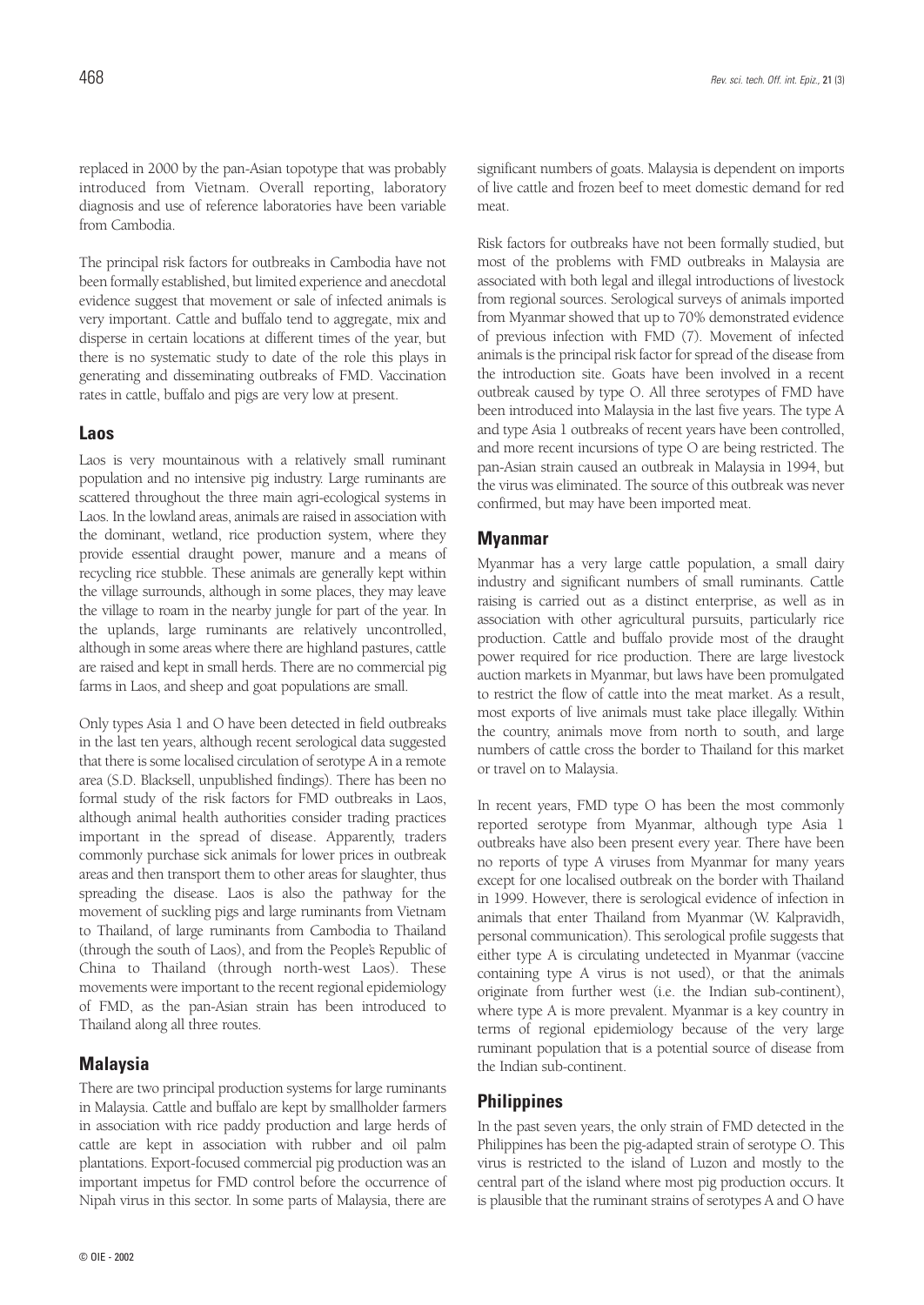died out, as there is now a fully susceptible population and no vaccination of ruminants is carried out. There are a number of important features of the pig production system that have impacts on the prevalence of FMD. About 85% of pig production takes place in 'backyard systems', and most backyard producers feed swill, much of which is untreated. There are many small traders (*viajeros*) operating in this system. During 1995 and 1996, in the early stages of the epidemic following the introduction of the pig-adapted strain, *viajeros* traded in sick animals because they were able to reduce the purchase price. More recently, the Bureau of Animal Industry has reported that the most important risk factors for outbreaks are activities of *viajeros* and swill-feeding. The commercial sector is taking greater interest in the FMD control programme because of the benefits that have accrued from the FMD-free zones and a partnership is emerging between this sector and the national FMD task force that could have considerable impact on the national FMD control programme.

#### **Thailand**

Most of the production of large ruminants in Thailand originates from the smallholder sector. Cattle and buffalo are used less for draught purposes in rice and other crop production and, as a result, the population of buffalo is declining and the emphasis on cattle production is for the sale for meat. However, domestic supplies do not meet market demand and consequently, large numbers of cattle and buffalo enter the country each year from Myanmar, Laos and Cambodia to meet this demand. This trade movement of cattle probably restricts the growth of the small commercial cattle production industry. There is an overall movement of cattle in the country towards the main market in Bangkok and also towards the south to supply the market in Malaysia. This market was not strong in the years immediately following the recent regional economic crisis, but strengthening demand has seen a renewed increase in movements to the south. Thailand has a well-developed commercial pig production sector with potential to export, but opportunities are currently limited by the status of key diseases.

All three serotypes of FMD are endemic in Thailand and have been reported during the last five years. Both the South-East Asian and pan-Asian topotypes of serotype O were reported, the latter being introduced through livestock trading from the north and the east. Risk factors for FMD outbreaks in Thailand include cross-border movements of livestock and the purchase of livestock from local markets. There is also endemic spread from village to village due to sharing of grazing areas (5).

#### **Vietnam**

Cattle and buffalo are produced principally in association with rice paddy production, where they supply essential draught power. However, in the central highlands, there are areas where large herds of cattle are kept primarily for meat production. Cattle and buffalo are traded through Laos to the markets in Thailand and also in smaller numbers to the People's Republic of China. However, in recent years uncharacteristic movements of livestock have taken place from the People's Republic of China to Vietnam and these have been implicated as the source of the introduction of the pan-Asian strain of serotype O in 1999. The pig-adapted (Cathay) strain of FMD was also reported to have been introduced from the People's Republic of China in 1997 due to movement of pigs across the border into the northern provinces. There are large movements of cattle, buffalo and pigs from the northern provinces to the southern markets, especially Ho Chi Minh City. In addition, cattle and buffalo enter this market from Cambodia. There are also significant exports of pigs from Vietnam to Cambodia but, to date, the Cathay strain has not been detected in Cambodia.

Serotypes A and Asia 1 have not been reported from Vietnam in the last six years, although vaccination against all three was practised in the early 1990s. The South-East Asian topotype of serotype O was the predominant strain prior to the introduction of the pan-Asian lineage. Vietnam provides an important link in the regional epidemiology of FMD because of the significant trade in livestock that takes place with the People's Republic of China, the rapid movement of animals from north to south and because of the export of pigs to Cambodia and Thailand.

## Approaches to the control of foot and mouth disease in South-East Asia

#### **Regulatory environments**

The frameworks for animal health regulations in the SEAFMD member countries are developed to varying degrees. A number of key points of difference arise because of the variety of legislative environments that exists. In some countries, there has been significant devolution of responsibility and authority away from central departments to local or regional levels so no line responsibility exists for animal health within the jurisdiction as a whole. In such circumstances, central offices may develop animal health regulations, but have little power to enforce them at the local level. Co-operation and involvement in animal health measures that must be co-ordinated nationally is then dependent on the communication and goodwill that exists between the various levels of government. In the Philippines, for example, the Bureau of Animal Health has no line responsibility for the execution of the national FMD programme at the local level. However, the relative success of the FMD control programme in the country is in large part due to the ability of the national FMD task force to engage the local administrative units as part of the national FMD control team. In some countries, animal health authorities have little leverage over officials in other administrative departments such as Customs or Trade. This is in part due to the lack of economic and political power of relatively poor smallholder farmers and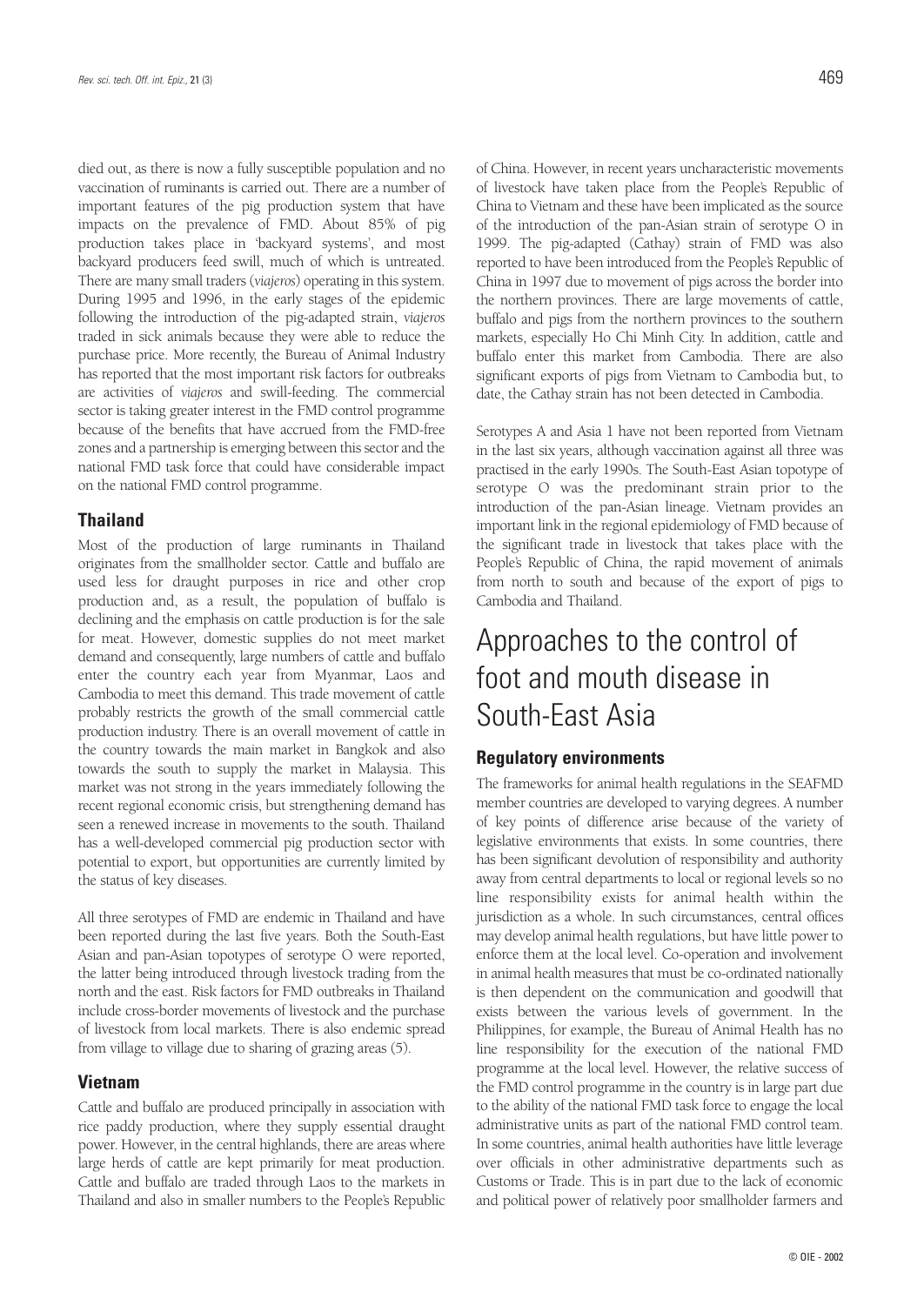because animal production is not a part of the formal economy. Exceptions occur if an outbreak of disease threatens draught power resources that might have an impact on other government programmes, especially rice production targets,

and the disease then assumes immediate importance.

In some circumstances, regulations theoretically allow the imposition of the disease control measures required to reduce the spread of the disease, but there is ineffectual enforcement, especially in regard to managing the movement of animals. There are a number of reasons why enforcement is weak. One is that the blanket movement controls that are recommended in textbooks and manuals are impractical to impose. Another is lack of resources and understanding of disease control principles on the part of both the animal health services and livestock owners. It would be most unusual for a livestock owner in the region to be prosecuted for failing to declare the presence of a 'reportable disease'. In some instances, there may be local political interference in the process if individuals with power and influence are inconvenienced by regulations. As animal health staff can be poorly paid, there may be other incentives not to enforce regulations. In Malaysia, the Department of Veterinary Services (DVS) has devised an approach that is effective in assisting the control of FMD outbreaks but at the same time fits the culture and the animal production environment. The DVS acts co-operatively by allowing animals from infected areas to go to slaughter as well as providing vaccination in the area of the outbreak. The DVS insists that owners obtain permits to move animals and that the destination of the stock is agreed and monitored. These measures appear to be an effective part of the approach to eliminating FMD outbreaks. Malaysia, however, does not have as large a population of cattle and buffalo as some of the other member countries, and has a relatively skilled and wellresourced animal health service.

In conclusion, the regulatory environment is not uniform across member countries and the restrictions required to reduce the spread of FMD from outbreak foci are sometimes impossible to apply.

#### **Quarantine measures**

Traditional quarantine measures at international borders are often impractical in the approach to the transboundary spread of FMD in South-East Asia. Very few countries of the region have the resources and manpower to operate the facilities and the cost of the operation means that traders will not use them. The marketplaces that have the demand for red meat are affluent in relative terms, but red meat is probably affordable to consumers because there are not significant overheads in the supply chain. The impact of a reduction in the supply and a concomitant increase in price would be difficult to predict. However, a reduction in supply would probably have political implications for the animal health services and would make smuggling even more profitable and difficult to control.

Some countries have adopted a modified quarantine approach that is dependent on FMD vaccination as a key tool in the programme. Animals are held for periods varying from one week to 21 days after vaccination before they are moved. The impact of this approach is related to the environment into which the animals are transported. In the case of Malaysia where FMD is not considered endemic, the practice has resulted in two outbreaks of FMD because the vaccination programme has presumably masked the disease in the animals assembled for export. The occurrence of an outbreak in Malaysia is a cause of considerable concern. On the other hand, FMD is still considered endemic in Thailand, and large numbers of cattle and buffalo move into the country every year. If 'quarantine' vaccination of these animals reduces the overall risk of outbreaks then it can be argued that the practice is of benefit to the overall situation. However, excessive dependence on vaccination for both control and 'quarantine' should be discouraged in the longer term.

#### **Animal movement management**

In terms of the global disease situation in the region, the greatest impact will probably arise from a more integrated approach to the management of animal movements. This requires a degree of openness and co-operation between the animal health services where blame for the presence of the disease is replaced by mutual concern over the impact of the epizootic on the cooperative programme. Both the importer and the exporter benefit if there is a reduction in the risk of FMD spreading as a result of necessary trade. This requires that the FMD control be initiated in the villages that supply the cattle. An importing country can, in a co-operative sense, extend the disease control programme across borders to embrace the livestock of neighbouring countries. Such a programme would have to be trialled on a reduced scale but, if successful, would provide economic benefit to the smallholder producers supplying the stock and reduce the impact of disease outbreaks at the destination. To encourage participation, there would have to be a market benefit to both the suppliers and the traders. It is noteworthy that the SEAFMD programme is predicated on the position that a country cannot control FMD in isolation, and so regional co-operation is required. However, a possible impediment to the overall concept is that the international border is a point where disease control measures and resources can fundamentally change.

One of the ideas developed by Perry *et al.* in a study of a large FMD outbreak in Laos was that there are distinct trading corridors and source areas for livestock supplying a particular market (8). In the case of Laos, the movement of some infected stock across the territory appears to have introduced the disease. Foot and mouth disease then spread from the foci of introduction. If the level of threat from trade cannot be reduced, then another means of reducing the threat of foci developing is to protect the trading corridor by routine and consistent vaccination. This strategy could be replaced by one that reduces the threat at the source, but this is not always possible.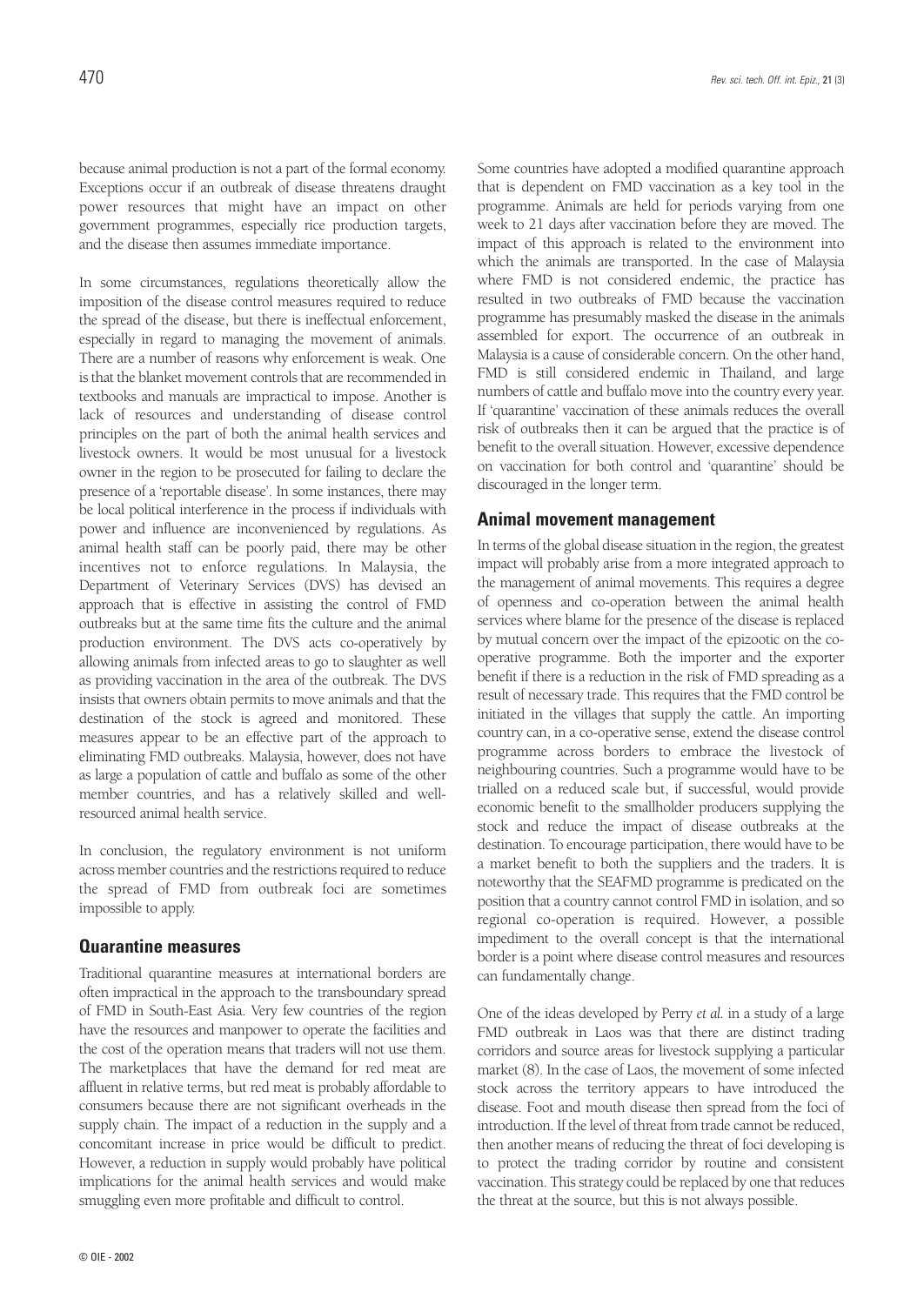One of the additional issues to be faced is that animals can and possibly do move from outside SEAFMD countries to markets in Thailand and Malaysia. There is anecdotal evidence of cattle arriving in Thailand from India and the People's Republic of China. Certainly, movement across such distances has the potential to introduce new strains of FMD into South-East Asia, as was demonstrated in 1999 when buffalo purportedly originating from the People's Republic of China were associated with the first appearance of the pan-Asian O strain of FMD in Thailand.

Over the next three years, the SEAFMD programme will develop a project to control FMD on the Malaysia-Thailand-Myanmar peninsula. This project will use some of the approaches suggested above and others will no doubt evolve during the course of the exercise. Winning the trust and cooperation of livestock owners and traders in South-East Asia is clearly a major challenge to be faced by any animal health authority. However, these approaches are compatible with the resources and cultures of the region and could hopefully give rise to incremental improvements in the FMD situation.

#### **Vaccination programmes**

Widespread vaccination is an option that is beyond the financial resources of many of the SEAFMD member countries. In general, in the predominantly subsistence agricultural systems, FMD control is not a measure that smallholder farmers will invest meagre cash resources in, and animal health services cannot depend on widespread owner participation even when the vaccine is offered free of charge. In addition, the use of vaccines in outbreak control is not effective when movements of livestock from the infected area cannot be effectively controlled.

Two countries in the region (Thailand and Myanmar) produce FMD vaccine and any vaccine used in other countries is imported. Malaysia uses imported vaccines in targeted districts that are considered high-risk for introduction of infected livestock from Thailand. In addition, the imported vaccines are used to conduct ring vaccination around any outbreak foci. Vaccine strain selection by the authorities of Malaysia is usually based on antigenic studies of recent field viruses submitted to the WRL in Pirbright. This approach has prevented FMD from becoming firmly endemic in the northern states of peninsular Malaysia. There is extensive vaccination of pigs in the commercial sector of the Philippines that is aimed at control of the Cathay topotype of serotype O only. Vietnam performs some tactical vaccination in high-risk areas along international borders using trivalent vaccine (O, A and Asia 1), but may start to use monovalent type O vaccines only for endemic disease control. Vaccines used in the Philippines and Vietnam are imported from European manufacturers. Depending on the capacity of the local plant to supply FMD vaccines formulated for pigs, some of the vaccine used in the commercial pig sector in Thailand is also supplied from European manufacturers. Virtually no FMD vaccine is used in Cambodia and Laos.

Thailand has invested considerable resources in production and application of FMD vaccines and the control strategy is a twice-annual mass vaccination of large ruminants. The vaccine plant has a capacity to produce sufficient trivalent vaccine to cover the target group twice yearly. However, recently the plant has experienced difficulties in reaching production targets and movement of livestock into and within the country continues to interfere with attempts to develop a firm and systematic hold on reducing disease prevalence. Thailand selects new vaccine strains from the field when there is evidence that vaccines are not effective in controlling outbreaks. Myanmar has a small FMD vaccine facility with a maximum production potential of about 1 million doses per year. However, a lack of resources for production substrates means that the plant produces about 10% of this maximum, and with such a large cattle population, the vaccine can have only a limited impact on the overall prevalence of the disease.

Quality assurance for FMD vaccines used in the region is the responsibility of the manufacturers. International manufacturers supply quality control data to their customers, but there is no independent assessment conducted in the region. The SEAFMD member countries have a policy to develop an independent system of quality assurance for commercial FMD vaccines, but this goal is presently beyond the financial resources of the region. In Thailand, the FMD production unit performs FMD quality control that requires animal challenge tests to be used for each batch of vaccine. However, there is no external evaluation of the process. In Myanmar, quality control is restricted to safety, as determined by tissue culture inoculation and sterility tests. Vaccine strain selection in Thailand and Myanmar is performed by the FMD laboratories in each country, whereas the strains requested from international suppliers are usually on the recommendation of the WRL. These recommendations are in turn derived from studies of recently submitted field samples from the country or the region.

## The future of foot and mouth disease control in South-East Asia

There is limited understanding of the epidemiology of FMD in the region. However, some of the broad risk factors for outbreaks have been determined in the general sense. Recent studies have shown the genetic relationship between outbreak viruses from different countries (6, 9), and the outbreaks can be linked through information about animal trade movements in the region. Limited formal studies have also determined that livestock purchases are the most important risk factor for FMD outbreaks in villages in Thailand (5).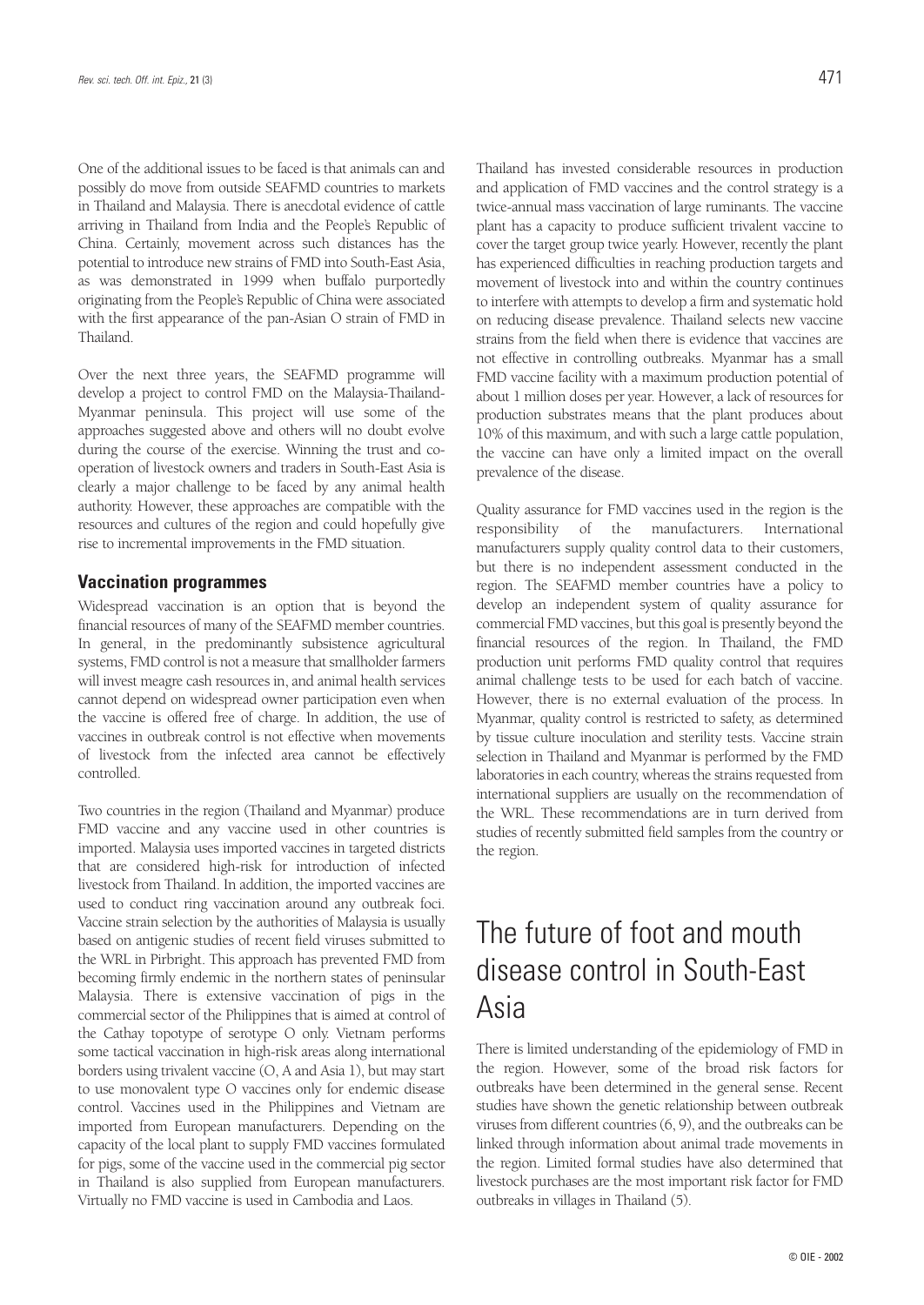Livestock trade in the region has increased with general improvements in political stability, liberalisation of economic policies and the development of the ASEAN Free Trade Area (AFTA). The demand for trade has increased far more rapidly than the capacity and capability of the animal health services to manage the risks that accompany trade or to respond to reports of disease outbreaks. The situation may be additionally complicated because animal health services are unable to apply restrictions to commercial trade in livestock and livestock products from or across areas where FMD outbreaks are occurring. In the view of the author, national animal health services have become somewhat marginalised in the trade process because either they are unable to effectively deliver the desired outcome to government (prevention of disease), or the approaches to disease management are regarded as impractical by influential commercial operators. As a result, the animal health services in some constituencies have limited control over the transboundary trading process and are 'well down the pecking order' when decisions are made in the regulatory process.

The future of FMD control in South-East Asia lies in understanding the epidemiology of the disease and developing strategies to respond to disease outbreaks, especially outbreaks that are due to introduced or variant viruses. Proper coordination of Veterinary Services is required to prevent transboundary expansion of such outbreaks. To achieve this coordination, inherent delays in the surveillance and reporting systems will have to be overcome and timely diagnosis and transparent exchange of information are required. There may also be reluctance on the part of some administrations to provide information about FMD, as the occurrence of outbreaks has negative repercussions on the animal health services or operators in the livestock production system.

The threat that the FMD situation in South-East Asia poses to the rest of the world is difficult to estimate, as official trade in animals or animal products from SEAFMD countries is very limited. Indonesia is in a key position to prevent the spread of FMD to Australasia and Oceania; protection of the FMD-free status of this nation is therefore very important. Some qualitative assessment of areas of high risk has been carried out, but more information and analysis are required to effectively target the limited resources of the animal health services to FMD prevention and emergency preparedness. Both Indonesia and FMD-free countries should consider contingencies to provide rapid support in the event of an FMD incursion into Indonesia.

Tourism is a major industry in the region and therefore there is potential for export of the disease agent in smuggled meat delicacies. The risk of transmission is greatest where there are established swill-feeding practices. Many people resident in the region have close family connections with persons living in FMD-free countries and there are frequent visits in both directions. A major communications issue is to convince people

that it is not in the public interest to carry gifts of food across international borders. While the portal of entry of FMD virus into the UK in 2001 is unknown, the source of the virus was probably a food product that was smuggled either personally or as part of a 'commercial' operation. The primary outbreak in the UK was also associated with pigs fed on swill.

There is increased pressure on governments in the region to allow importation of meat from other countries where FMD is endemic. Decisions to import have to be accompanied by a sound risk assessment incorporating stringent quality control of the product, as well as implementation of enforceable measures to prevent meat waste being fed to pigs. The strain of FMD prevalent on the Indian sub-continent in the middle of the 1990s caused an outbreak of FMD in Malaysia in 1994. One potential source of this virus was imported beef.

The most effective tool to reduce both the local impact of FMD and the threat of spread of FMD on a global scale would seem to be the development of better methodologies to study and quantify risk. Resources can then be targeted to reduce the identified risk. Meaningful risk assessment has to be founded on good quality surveillance information. In South-East Asia, trade will take place regardless of disease status issues and so greater understanding of the trading process is required in order for animal health services to effectively interact with the commercial sector. Equally, the commercial sector has to take more responsibility for the outcomes of the trading process. Developing the attitudes to enable this synergy is a considerable challenge.

### Conclusion

The OIE is co-ordinating a regional programme to control and eventually eliminate FMD, which continues to have a significant impact on countries in South-East Asia. The key to success for this programme will be to make incremental advances in various crucial components of the overall strategy, and to build on advances and success. The disease control initiative on the Malaysia-Thailand-Myanmar peninsula will be a critical testing ground for the principles underlying the strategy. The distribution of viruses suggests that strategies could be developed to control specific serotypes in some locations. The risk of introduction of new strains from outside South-East Asia will continue to pose a threat to the SEAFMD programme.

### Acknowledgement

The author would like to thank his colleagues from SEAFMD member countries who offered their time and wisdom and so willingly shared their experiences and views on FMD control between 1997 and 2001.

■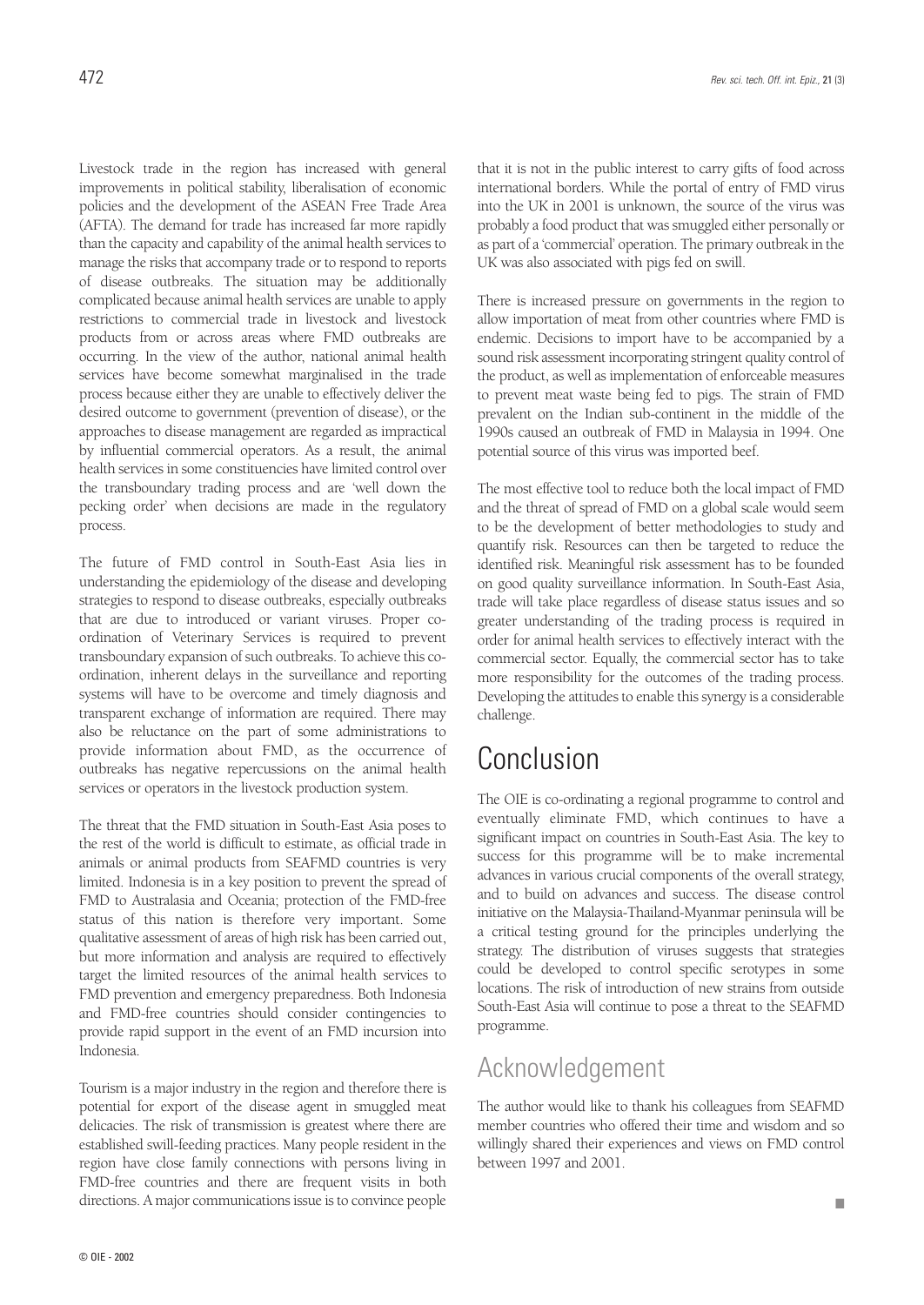### **Statut de la fièvre aphteuse et inventaire des mesures de prophylaxie et d'éradication en Asie du Sud-Est**

L.J. Gleeson

#### **Résumé**

L'auteur présente les rapports consacrés à la fièvre aphteuse qui ont été soumis, entre 1996 et 2001, à la sous-commission pour la fièvre aphteuse en Asie du Sud-Est de l'Office international des épizooties. La fièvre aphteuse est enzootique dans sept des dix pays de l'Asie du Sud-Est (Cambodge, Laos, Malaysia, Philippines, Thaïlande et Vietnam) ; trois pays sont indemnes de la maladie (Brunei, Indonésie et Singapour). Par ailleurs, une partie des Philippines est reconnue indemne de fièvre aphteuse par la communauté internationale. Le sérotype O a été à l'origine de foyers signalés entre 1996 et 2001 dans les sept pays où la situation est enzootique. Trois lignées différentes du sérotype O ont été isolées sur le continent, à savoir : le topotype d'Asie du Sud-Est ou SEA, le topotype adapté aux porcs, également connu sous le nom de topotype Cathay et le topotype panasiatique. Avant 1999, la partie orientale de la région abritait un groupe de virus du topotype SEA, tandis que l'autre groupe se rencontrait dans la partie occidentale. Cependant, la lignée panasiatique introduite en 1999 s'est rapidement propagée dans toute la région. Le topotype Cathay a été signalé au Vietnam en 1997 et reste le seul virus de fièvre aphteuse actuellement enzootique aux Philippines. Le sérotype Asia 1 n'a jamais été signalé aux Philippines, alors que sa présence a été rapportée entre 1996 et 2001 dans tous les pays du continent, à l'exception du Vietnam. Le virus de sérotype A n'a plus été signalé à l'est du fleuve Mékong depuis six ans. Il semblerait se confiner principalement à la Thaïlande, avec quelques incursions occasionnelles en Malaysia. La distribution et l'évolution des virus de la fièvre aphteuse dans la région sont liées aux déplacements d'animaux lors des échanges commerciaux.

L'efficacité et les ressources des services de santé animale de la région sont très inégales, ce qui se ressent directement au niveau de la prophylaxie de la fièvre aphteuse. Les textes réglementaires sont insuffisants et, par ailleurs, l'application de la réglementation n'est pas systématiquement respectée. L'organisation des déplacements d'animaux dans la région souffre d'un manque de cohérence, la plupart des déplacements transfrontaliers d'animaux liés aux impératifs des marchés n'étant soumis à aucune réglementation. D'une façon générale, les mesures officielles de mise en quarantaine ne sont pas volontiers acceptées par les marchands de bestiaux, ou sont inexistantes. Compte tenu de son coût, la vaccination est peu répandue comme moyen prophylactique. En revanche, elle est utilisée par les Services vétérinaires de Malaysia pour lutter contre les incursions du virus. En outre, un programme de vaccination généralisée des grands ruminants est en vigueur en Thaïlande, où le gouvernement assure la production et la distribution du vaccin. La vaccination est également utilisée par la filière porcine industrielle, notamment aux Philippines et en Thaïlande.

#### **Mots-clés**

Asie – Asie du Sud-Est – Éradication – Fièvre aphteuse – Office international des épizooties – Prophylaxie – Sérotypes – Stratégies régionales de prophylaxie.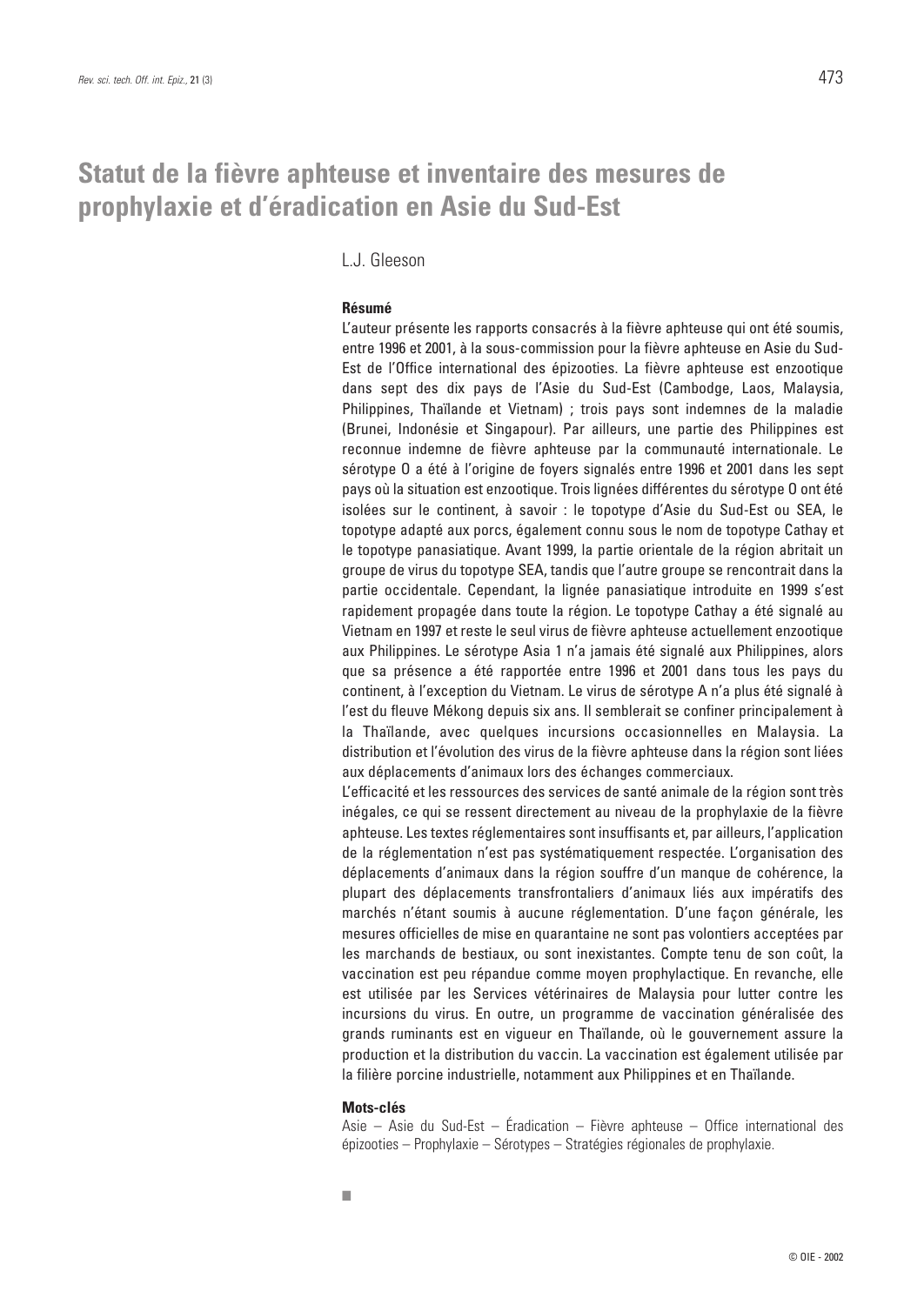### **Repaso de la situación de la fiebre aftosa en Asia Sudoriental y métodos utilizados para su control y erradicación**

L.J. Gleeson

#### **Resumen**

El autor sintetiza los informes sobre la fiebre aftosa recibidos entre 1996 y 2001 por la Subcomisión para la fiebre aftosa en Asia Sudoriental de la Oficina Internacional de Epizootias. La fiebre aftosa es endémica en siete de los diez países de Asia Sudoriental (Camboya, Filipinas, Laos, Malasia, Myanmar, Tailandia y Vietnam), mientras que tres de ellos están libres de la enfermedad (Brunei, Indonesia y Singapur). Una parte de Filipinas goza también del estatus internacional de zona libre de fiebre aftosa. Entre 1996 y 2001 se declararon brotes debidos al serotipo O en los siete países donde la infección es endémica. En la zona continental se describieron tres linajes del serotipo O (topotipo de Asia Sudoriental: SEA, topotipo adaptado a los porcinos o Cathay, y topotipo panasiático). Antes de 1999 un grupo de virus del topotipo SEA afectaba la parte oriental de la región y otro grupo la parte occidental. En 1999 el linaje panasiático penetró en la región, y hoy en día está presente en todo el territorio. El topotipo Cathay ha sido detectado en Vietnam en 1997 y es el único virus de fiebre aftosa endémico en Filipinas. Nunca se ha comunicado la presencia del tipo Asia 1 en Filipinas, pero entre 1996 y 2001 se detectó ese tipo en todos los países continentales excepto Vietnam. En los últimos seis años no se detectaron virus de tipo A al Este del río Mekong, lo que parece indicar que está circunscrito sobre todo a Tailandia, con ocasionales episodios de extensión secundaria a Malasia. La distribución y desplazamiento de los virus de fiebre aftosa en la región reflejan los movimientos de ganado ligados al comercio.

Los servicios zoosanitarios de la región presentan niveles muy dispares de efectividad y recursos, y ello repercute directamente en la lucha contra la fiebre aftosa. Las disposiciones normativas son insuficientes, y su aplicación puede resultar ineficaz. Los movimientos de animales se gestionan de manera notablemente distinta según la zona, y hay un gran número de desplazamientos transfronterizos de ganado, ligados a las demandas del mercado, que no están sujetos a normativa alguna. Los intermediarios suelen hacer caso omiso de las medidas oficiales de cuarentena, cuando éstas existen. La aplicación generalizada de vacunas como instrumento de control es poco frecuente porque resulta demasiado cara. Sin embargo, los Servicios Veterinarios de Malasia recurren a la vacunación para controlar las incursiones de la enfermedad, y en Tailandia, donde el Gobierno elabora y distribuye vacunas, existe un programa de vacunación masiva de grandes rumiantes. El sector de la producción porcina industrial suele aplicar la vacunación, en particular en Filipinas y Tailandia.

#### **Palabras clave**

Asia – Asia Sudoriental – Control – Erradicación – Estrategias regionales de control – Fiebre aftosa – Oficina Internacional de Epizootias – Serotipos.

■